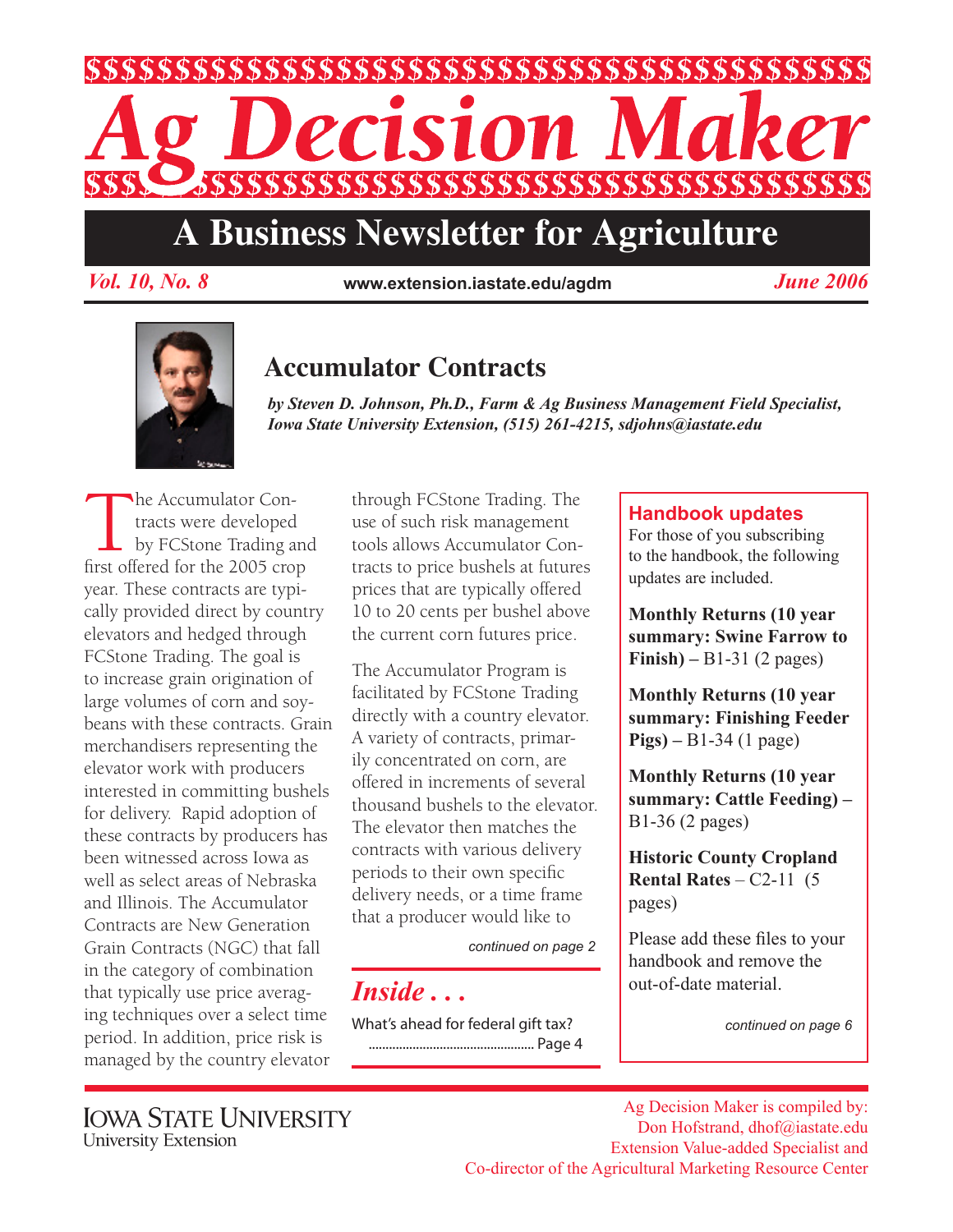*Accumulator contracts, continued from page 1*

deliver the grain. The volume of offerings provides an economic advantage to the elevator as well as convenience for the producer.

#### Elevator benefits

Several benefits are incurred by the country elevator to justify the cost of offering these Accumulator Contracts:

- 1) improved efficiency of grain origination through volume of purchases
- 2) reduced grain handling, transportation costs and timeliness of grain delivery
- 3) tool to target specific farms that have access to on-farm storage and truck transportation.

The merchandisers will likely focus on offering these contracts to customers who understand Accumulator Contracts. In addition, customer prospects with larger volumes of grain, and those who typically deliver directly to processors, terminals or feedlots can be targeted.

#### The selling price attraction

Imagine the producer that is offered \$2.70 or \$2.80 per bushel new crop corn futures price when the current December corn futures contract is trading at \$2.60 per bushel. This selling price above the current futures price, minus basis, is provided by FCStone Trading to the elevator through a contractual arrangement. The basis (cash minus futures) will still need to be established by the producer before these bushels are delivered against the contract.

Thus Accumulator Contracts can possibly be attached to futures only or hedge-to-arrive contracts. Stipulated within the contract are the specifics as to the ability of this contract to be "rolled" to another futures contract for a delivery later than the original delivery period. An additional charge of up to 2 cents per bushel will be paid by the producer upon settlement of the cash sale to the contract.

#### Other Accumulator considerations

The producer that signs up for an Accumulator Contract must first determine the quantity of bushels that they wish to price. Secondly, understand that there will be an accumulation period in weeks designated for that specific contract with a start date and end date. Each week during this accumulation period, the closing futures price on that specific day of the week will be used to determine how many of the maximum total bushels offered are actually being priced. A typical Accumulator Contract for new crop corn would be offered in early winter with an accumulation period for the first week of April until September, or a 25 week period. If 5,000 bushels are offered as an example, then each week represents 200 bushels to be priced.

Two specific target or index prices will be designated by the contract:

- 1) Accumulator selling price
- 2) Barrier or "knock out" price.

The bushels offered are priced each week during the accumulation period when CBOT futures price, which acts as the index, trades between the Accumulator selling price and the knock out price. An equal number of bushels for that contract will be designated as priced at the selling price quoted.

#### Doubling up bushels sold

However, for this same example the contract will also identify a potential of 10,000 bushels (twice the 5,000 offered) that could be priced. That's because during the accumulation period, for any week with the designated day of the week the actual CBOT close/settlement is above the Accumulator selling price, the number of bushels offered will be doubled at the Accumulator selling price. Thus, should actual CBOT futures prices rally, the producer must understand that they could be committing as many as twice the number of bushels that they thought they offered.

#### Knock out price

Another consideration is the fact that should the designated CBOT futures price trade at or below the knock out price during any week of the accumulation period, the pricing of additional bushels stops permanently and the total bushels priced to that date are then determined. Thus, the risk exists of bushels that the producer offered might not all be priced.